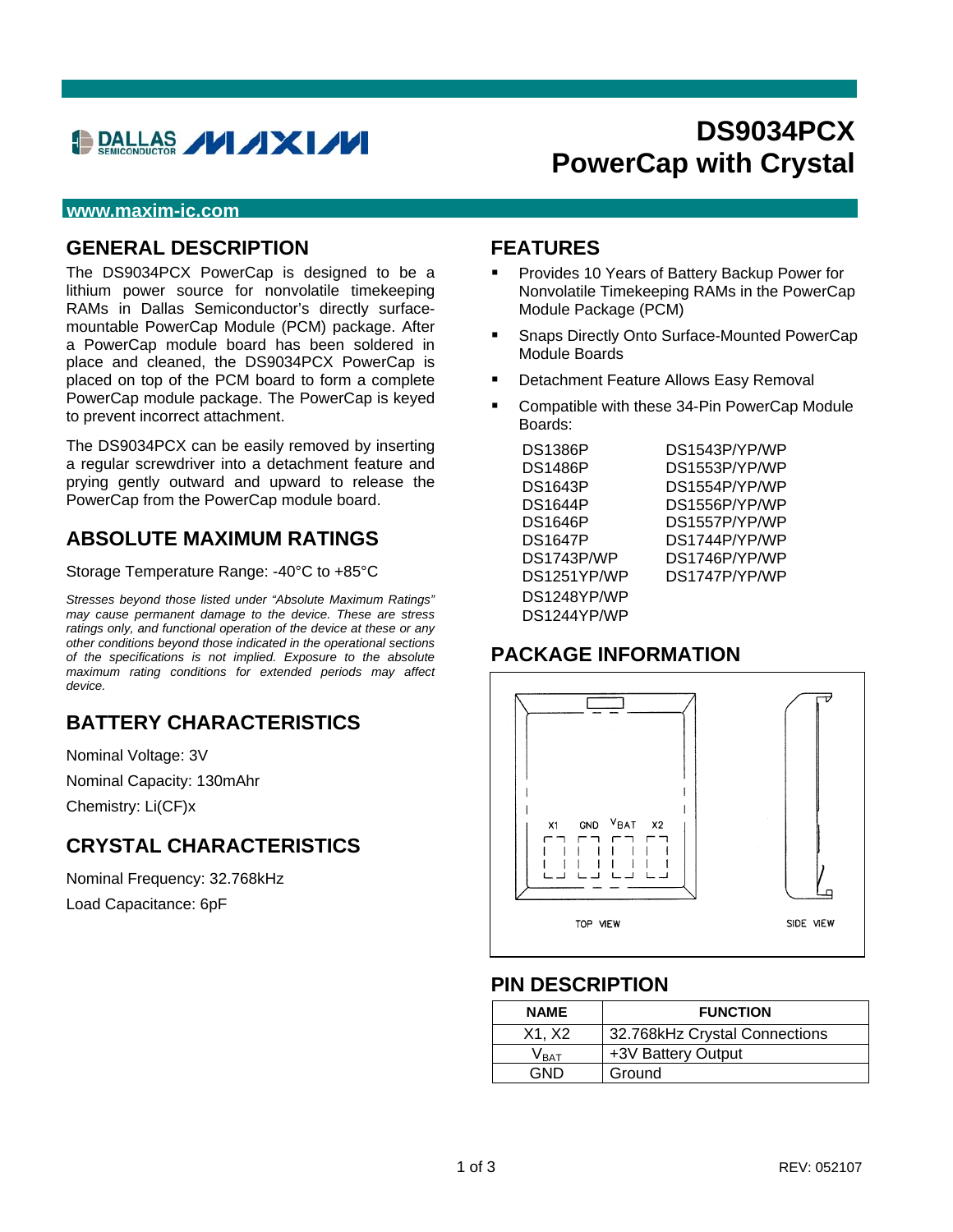## **ORDERING INFORMATION**

| <b>PART</b>  | <b>TEMP RANGE</b>                 | <b>VOLTAGE</b><br>(V) | PIN-PACKAGE TOP MARK* |            |
|--------------|-----------------------------------|-----------------------|-----------------------|------------|
| DS9034PCX    | $0^{\circ}$ C to +70 $^{\circ}$ C | 3.0                   | <b>PCM</b>            | DS9034PCX  |
| $DS9034PCX+$ | $0^{\circ}$ C to $+70^{\circ}$ C  | 3.0                   | <b>PCM</b>            | DS9034PCX  |
| DS9034I-PCX  | -40°C to +85°C                    | 3.0                   | <b>PCM</b>            | DS9034PCXL |
| DS9034I-PCX+ | -40°C to +85°C                    | 3.0                   | <b>PCM</b>            | DS9034PCXI |

+ *Denotes a lead-free/RoHS-compliant device.*

\* *A "+" on the top of the package indicates a lead-free device.*

## **PowerCap ATTACHMENT AND REMOVAL**



#### **PowerCap REMOVAL**